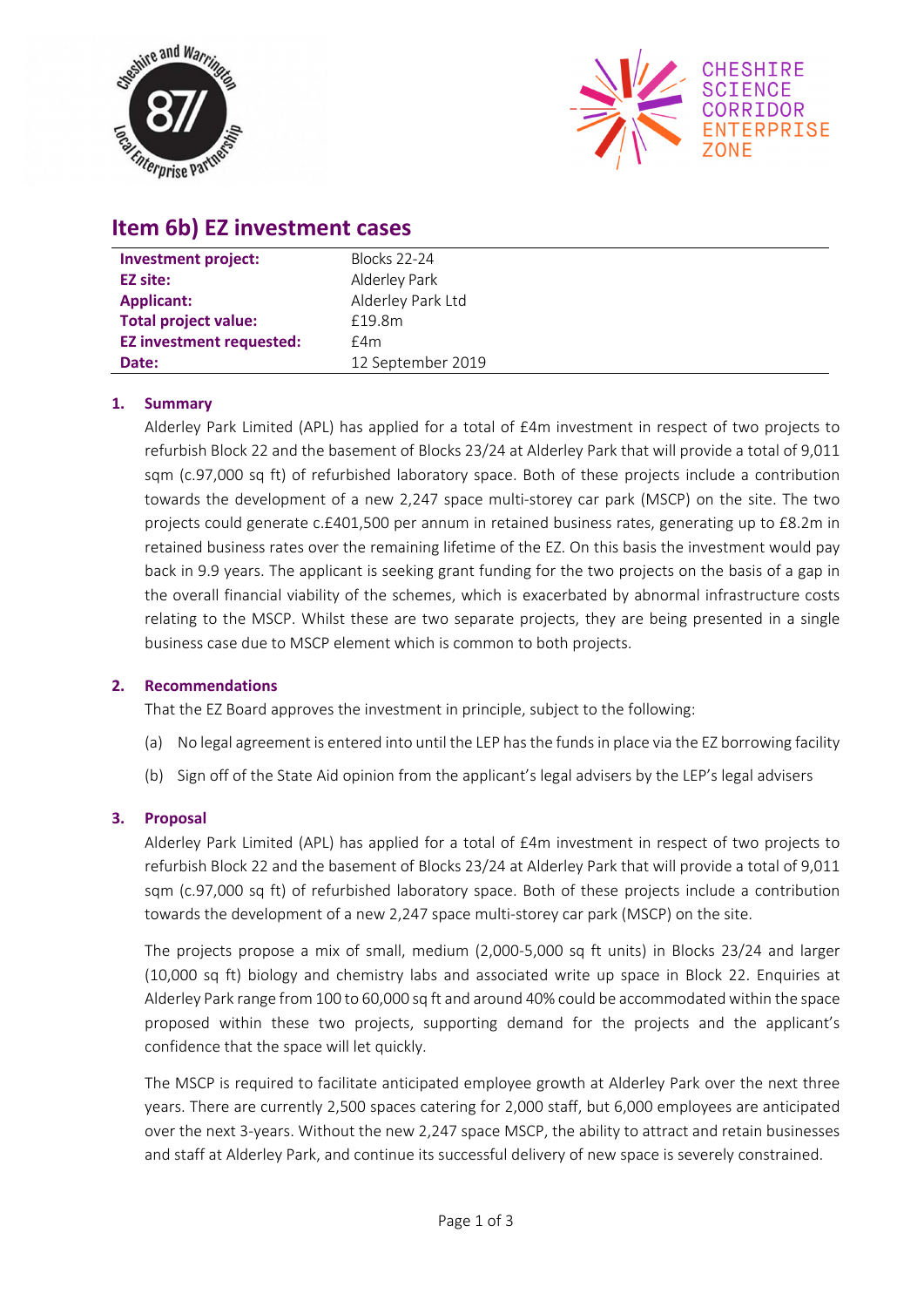AstraZeneca's slower than anticipated decant from the sites, has left Alderley Park with a lack of supply of commercial office space ready and available for reoccupation. As a result, APL have been forced to progress more complex schemes such as that proposed at Block 22 and Blocks 23/24 earlier the they originally anticipated. The high costs of repurposing such space (formerly in-vivo laboratory space) relative to achievable values presents a financially unviable position relative to APL's required returns (IRR). The viability of both schemes is further impacted by the abnormal infrastructure costs associated with the development of the MSCP.

#### **4. Technical appraisal**

Cushman & Wakefield have undertaken a technical appraisal of the proposed investments (Appendix B) which notes that:

- The projects demonstrate a good strategic fit with the overarching Cheshire Science Corridor Development and Investment Strategy; the site-specific Development Plan for Alderley Park and a number of wider local and national strategies for economic growth.
- There is a clear demand for the projects, although market evidence is limited, the applicant has demonstrated that occupiers are currently being turned away or directed to unsuitable space due to the lack of existing supply. A vacancy schedule indicates c.50,000 sq ft of currently available space across the Park is spread across a number of buildings and reported to be of low quality and therefore difficult to let. A schedule of enquiries has been provided demonstrating interest from 51 businesses for c.330,000 sq ft of bioscience (laboratory and office) and tech/office space at Alderley Park over the next two years – over 6 times the existing available supply.
- The applicant has overestimated both the job and GVA outputs from both projects, applying higher job densities applicable to general office space to the projects. However, even when Cushman & Wakefield apply lower job densities for laboratories, the projects still represent medium to good value for money in terms of job creation and GVA relative to the EZ ask.
- The applicant estimates that the projects would generate c.£1.3m per annum in retained business rates, which would provide a payback period of 4.6 years. However, Cushman & Wakefield have tested this and have found it to represent a significant overestimation, including counting the retained business rates from Royal London Cushman & Wakefield's estimate, when accounting for the whole of the MSCP allocation is £401,500 per annum, which would increase the 9.9 years (based on full occupancy). This is on the cusp of the acceptable pay back period for the LEP. Cushman & Wakefield note that this represents a risk to the investment and could limit the opportunity to invest in other 'better value' projects. However, it should be noted that it is difficult at this stage to estimate the likely Rateable Value of the MSCP. Cushman & Wakefield have based their assessment of the MSCP on a comparable from an MSCP in Macclesfield of £135 per space. The applicant has used a range of comparables from Wilmslow, Alderley Edge and Knutsford that range from £300‐600 per space.
- In terms of delivery, the site is in the freehold ownership of the applicant and is understood to have received planning consent for the proposed scheme and a clear and appropriate delivery strategy is in place. Patrizia is an established and experienced Asset and Development Manager who successfully delivered the first phase of development in 2016.